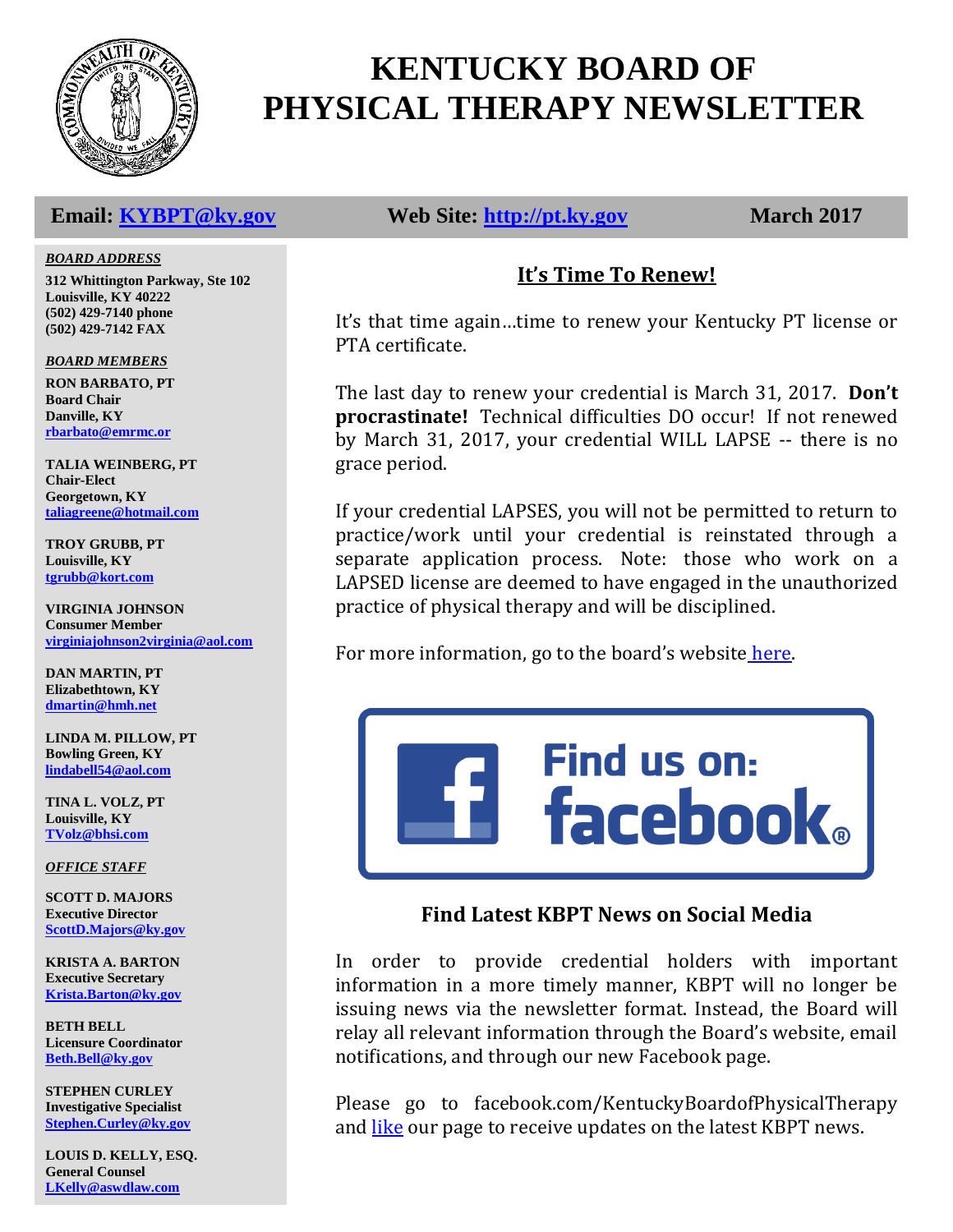## **KBPT Receives**



## **FSBPT 2016 Excellence in Regulation Award**

FSBPT President Maggie Donohue presents KBPT Board Members and Staff with the 2016 Excellence in Regulation Award during the 2016 Annual Meeting in Columbus, Ohio.

The Kentucky Board of Physical Therapy (KBPT) received the first ever Excellence in Regulation Award from the Federation of State Boards of Physical Therapy (FSBPT) during FSBPT's Annual Meeting in Columbus, Ohio.

The award was created to recognize jurisdictions that have made significant accomplishments towards increasing public protection for its consumers of physical therapy services. Criteria for receiving the award include passing rules that substantially protect the public, public engagement, and maintaining a 5-star rating in FSBPT's Exam, Licensure and Disciplinary Database (ELDD) for three consecutive years.

Congratulations to KBPT's Board members and staff for this national recognition of their dedication to public protection and commitment to professional excellence. It is extremely gratifying that Kentucky was selected for this award, as it validates the consistent achievements which KBPT has realized by promoting its mission of public protection and by helping to improve the quality of life for all Kentuckians who may be in need of physical therapy services.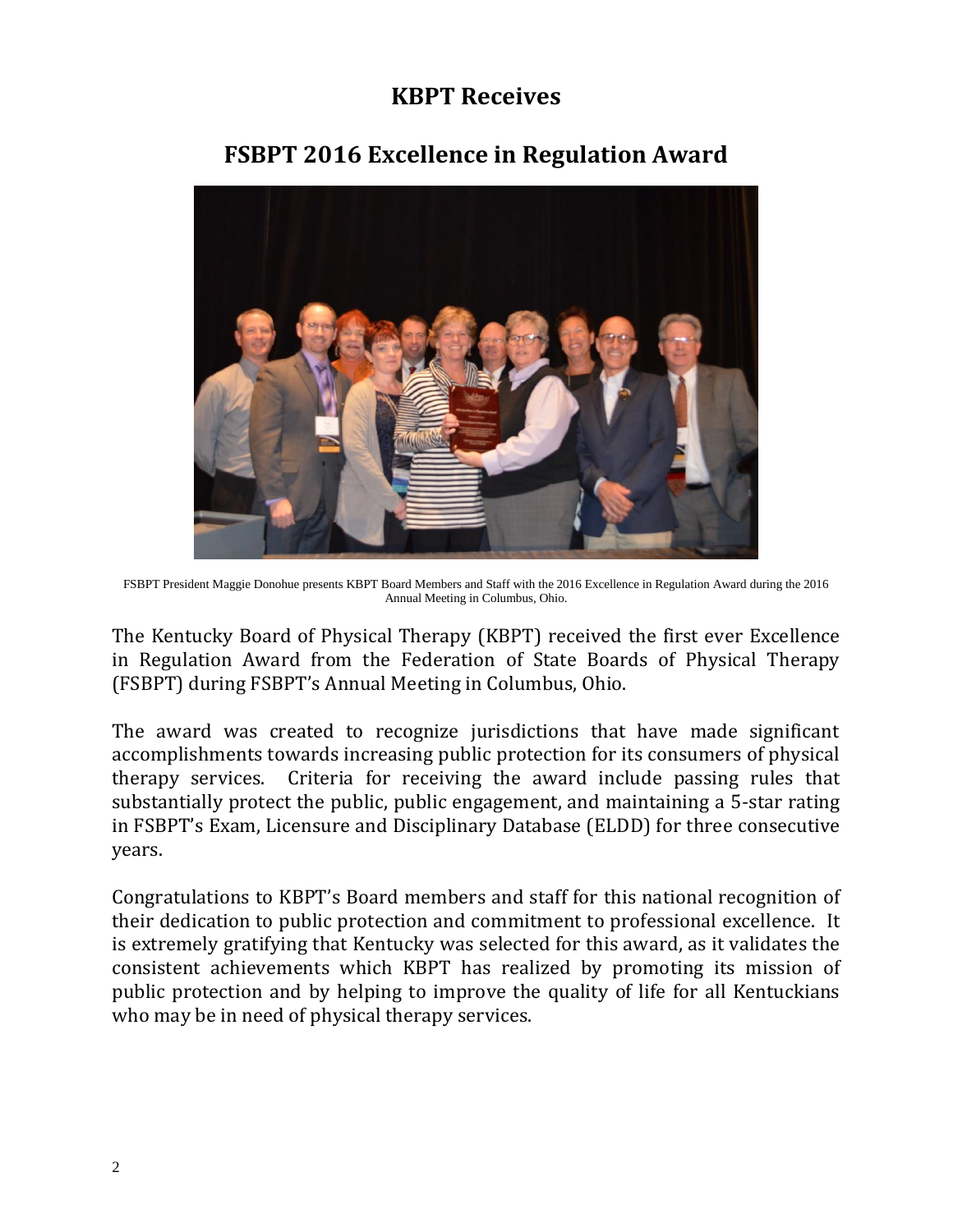## **Ron Barbato, P.T., KBPT Board Chair**

## **Elected to FSBPT Board of Directors**



**Ron Barbato, center, taking the oath of office for FSBPT Director**

Ron Barbato, P.T., a member and current Chair of the Kentucky Board of Physical Therapy, was elected to the Board of Directors of the Federation of State Boards of Physical Therapy (FSBPT) during the recent FSBPT Annual Conference and Delegate Assembly held in Columbus, Ohio.

Among his many new responsibilities as FSBPT Director, Ron will conduct business referred to FSBPT by the Delegate Assembly; make staff and volunteer appointments, as provided in FSBPT's Bylaws; establish the fees for the National Physical Therapy Examination (NPTE); adopt and provide oversight to FSBPT's annual budget; and review and adopt substantive and procedural policies affecting the regulation of physical therapy on a national scale. Ron has already embraced his new role as FSBPT liaison for the physical therapy licensing boards in the following jurisdictions: Delaware, District of Columbia, Indiana, Kentucky, Pennsylvania, Rhode Island, Tennessee, Virginia, and West Virginia.

Congratulations on this significant achievement, Ron! We appreciate your willingness to represent Kentucky in this important national role, and we look forward to having you share your FSBPT experiences with the members and staff of Kentucky's Board to help identify and formulate sound public policy and standards of practice here in Kentucky.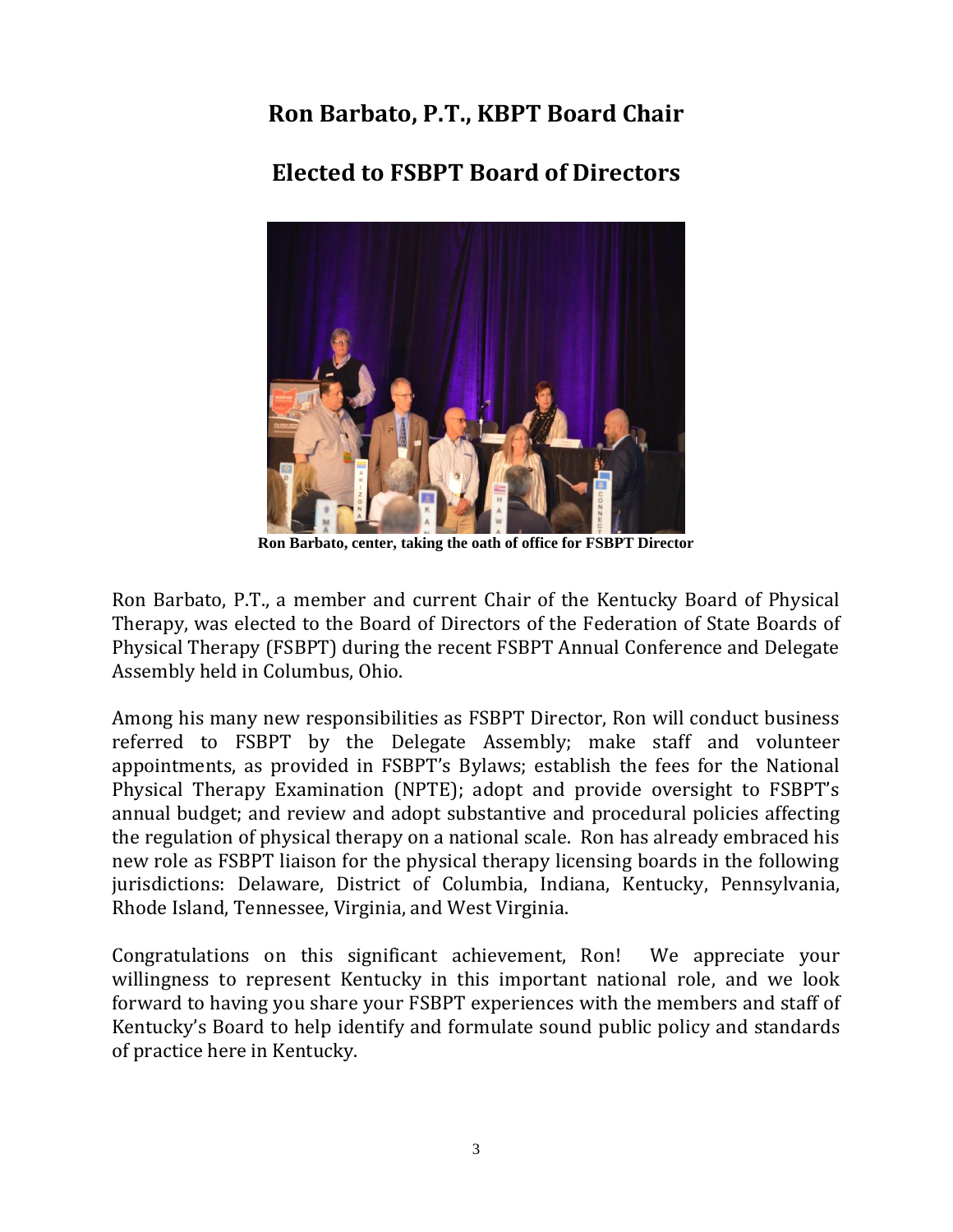## **NEW -- 2017 Continuing Competence Audit Procedure**

## **Please Familiarize Yourself with this New Procedure!**

After re-examining its Continuing Competency audit procedures and results for the past 2 bienniums, the Board approved a new audit procedure that will accelerate the deadlines to demonstrate timely compliance for those credential holders who are subject of the audit.

To determine compliance with Continued Competency requirements of 201 KAR 22:045, Board staff will randomly audit a minimum of 5% of the physical therapists and 5% of the physical therapist assistants immediately after the online renewal process has completed on March 31, 2017, to determine whether continued competency requirements were satisfied.

In addition to the random audit, Board staff will audit:

- (1)all credential holders who were privately admonished or disciplined by the Board for Continued Competency deficiencies in the last biennium;
- (2)one Board member selected randomly; and
- (3)all credential holders for whom Board staff does not have proof of completion of the Jurisprudence Examination.

The following new audit process will be initiated in April of 2017:

- 1. Each person to be audited will be mailed an Order of the Board via certified mail, return receipt requested. This Order will provide:
	- a. that the credential holder has no more than 30 days from receipt of the Order in which to comply by providing to the Board a CE tracking form with supporting documentation;
	- b. that the credential holder has no more than 60 days from receipt of the Order in which to satisfy any deficiencies in the documentation as identified by Board staff; and
	- c. a summary of the Board's proposed fine structure for any deficiencies that may be determined.
- 2. Unless an extension of time has been provided to the credential holder, the Board will initiate the complaint process against any audited credential holder who fails to timely submit proof of meeting the Continued Competency requirements within 30 days of receipt of the Order. Board staff shall report all credential holders who are noncompliant with the 30-day deadline set forth in 201 KAR 22:045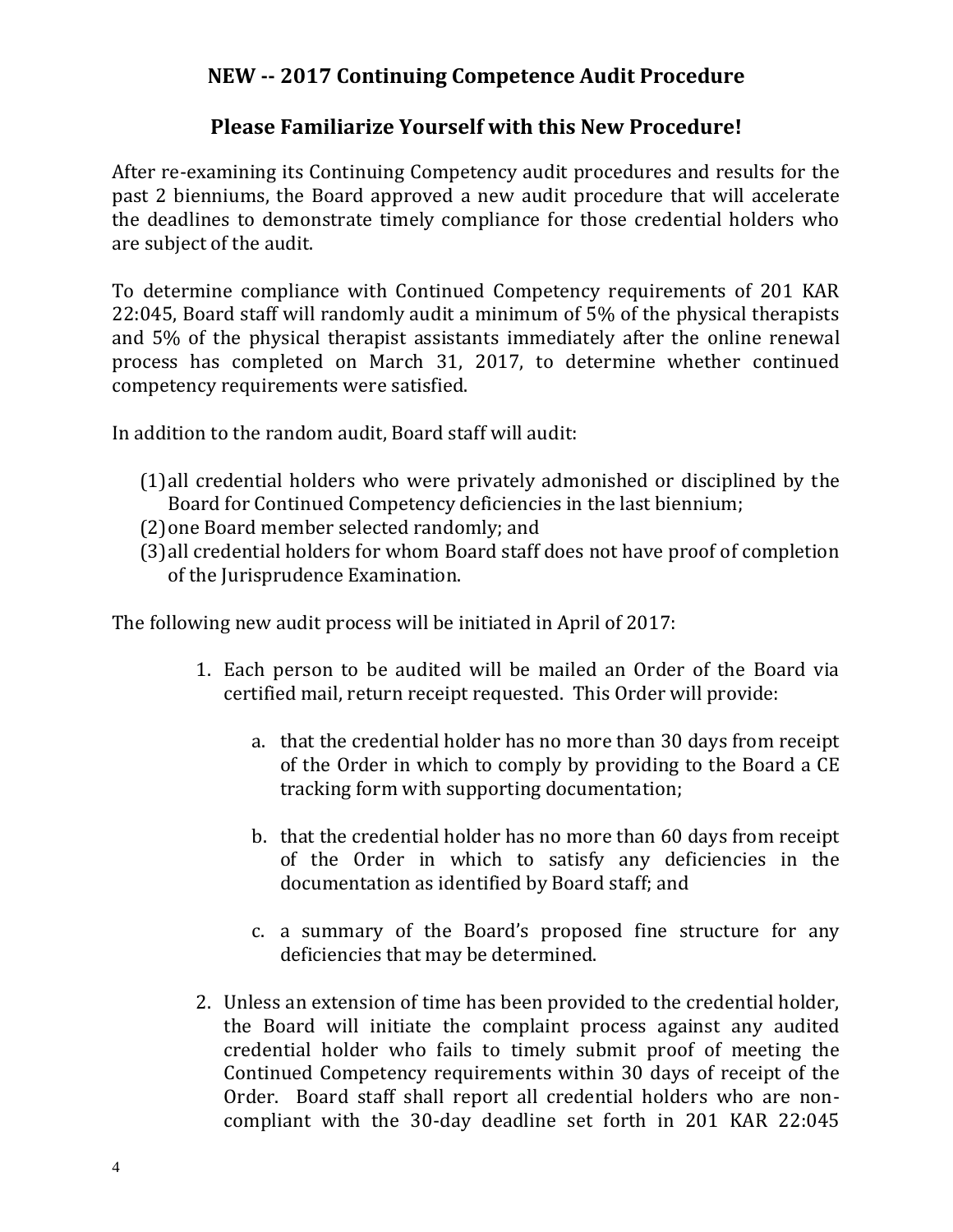Section 2(4)(b) and (c) to the Board at its next scheduled meeting to determine whether the discipline process established in 201 KAR 22:052 should be applied.

- 3. If the CE requirements have not been demonstrated within the timeframe set forth in the Order, a disposition based on noncompliance with the Continued Competency requirements, as determined from the CE audit, shall be as follows:
	- a. issue a **Private Admonishment** to first time offenders for Continued Competency violations with the following criteria:
		- i. for failure to timely complete the Jurisprudence Exam base fine of \$100.00 plus \$60.00 for each deficient credit hour; or
		- ii. for failure to timely complete Continued Competency requirements (other than the Jurisprudence Exam) – base fine of \$100.00 plus \$60.00 for each deficient credit hour.
	- b. issue a **Public Reprimand** for first time offenders who fail to timely complete the Continued Competency requirements **AND** the Jurisprudence Exam, (i.e., both continued competency violations) through a Settlement Agreement, plus a base fine of \$300.00 and \$60.00 for each deficient credit hour.
	- c. issue a **Public Reprimand** for **repeat offenders** who fail to timely complete the Continued Competency requirements **OR** the Jurisprudence Exam through a Settlement Agreement, plus a base fine of \$500.00 and \$60.00 for each deficient credit hour.
	- d. Proposed Public Reprimands and Settlement Agreements shall be accompanied by the filing of a formal complaint.
	- e. All fines assessed due to CE deficiencies as determined by the Board shall be paid within 30 days of the subject credential holder being notified of the deficiency and the fine.

For those credential holders who are deemed to be deficient, they will be required to demonstrate compliance through FSBPT's aPTitude continuing competence resource. The Kentucky Board staff has already coordinated with FSBPT's Continued Competence staff regarding this new, accelerated timeline. This will help ensure that both organizations will be well-prepared to properly educate Kentucky's credential holders as to aPTitude's purpose and functionality as well as address any questions which Kentucky's credential holders may have.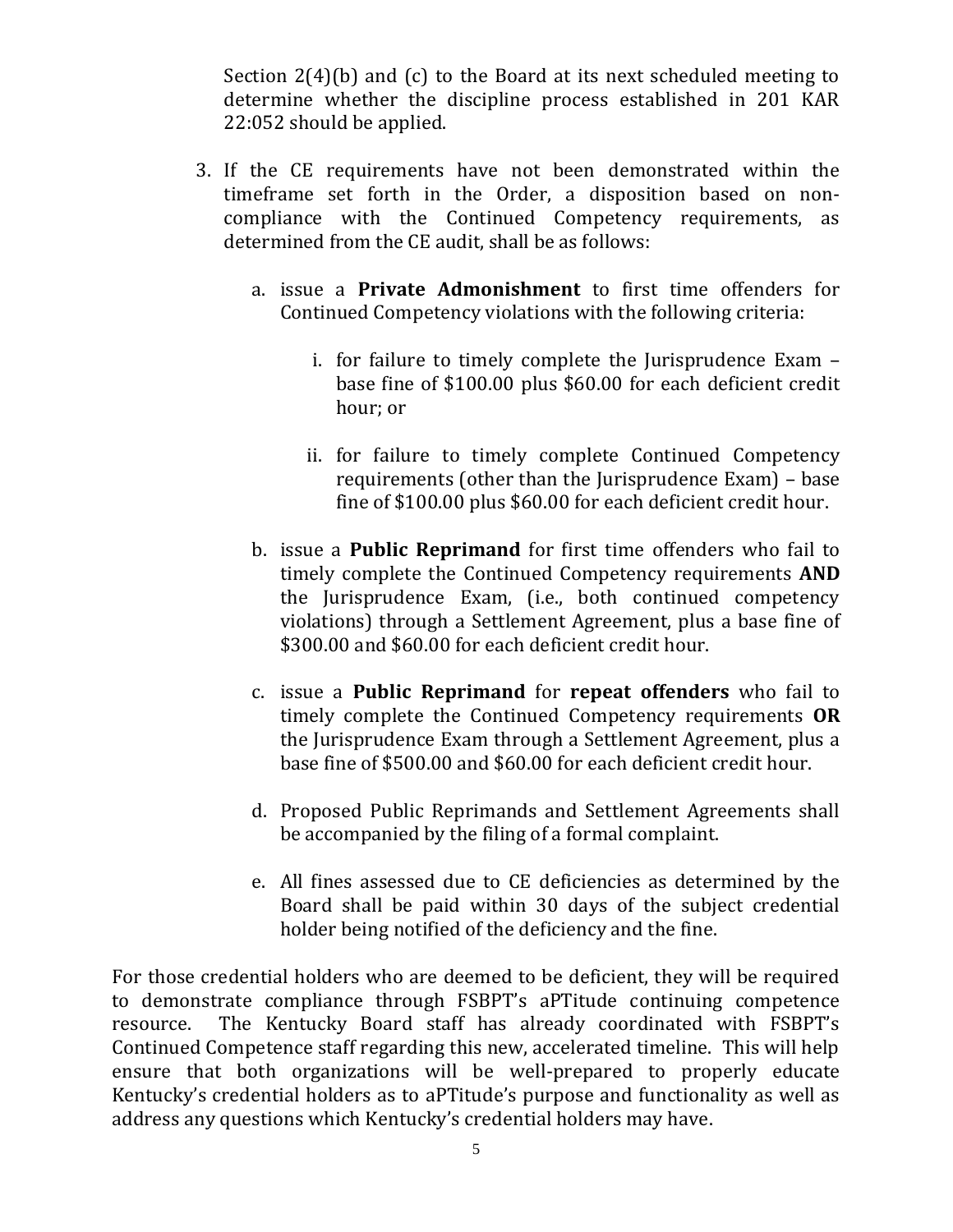**Meeting the 2015-2017 Continuing Competency Requirements**

## **Non-Hardship and Hardship Extensions of Time**

The Board of Physical Therapy's current renewal period for physical therapist licenses and physical therapist assistant certificates runs from January 3, 2017, through March 31, 2017. Each renewal applicant is required to certify on the renewal application that she/he has completed the required number of hours of continued competency for the biennium. This includes the open book Jurisprudence Examination, for which credential holders receive two (2) hours of Continued Competency credit.

## **Non-Hardship Extensions**

The Board's administrative regulation (201 KAR 22:045) sets forth the Continued Competency requirements and establishes that a credential holder will be granted a temporary **non-hardship** extension of time if the credential holder:

- 1. Files a completed Exemption or Extension for Completion of Continued Competency [Form,](http://pt.ky.gov/ContinuedCompetency/Documents/Exemption%20CC.pdf) including a plan describing how the required credits will be met, by March 31, 2017;
- 2. Pays a fee of \$250;
- 3. Has not received a temporary non-hardship extension of time in the prior renewal cycle; and
- 4. Files proof of compliance with the continued competency requirements by July 1, 2017.

## **Hardship Extensions**

This same administrative regulation establishes that a credential holder will be granted a temporary **hardship** extension of time if the credential holder:

- 1. Files a completed Exemption or Extension for Completion of Continued Competency [Form,](http://pt.ky.gov/ContinuedCompetency/Documents/Exemption%20CC.pdf) including a plan describing how the required credits will be met; and
- 2. Submits documentation showing evidence of undue hardship by reason of the licensee's age, disability, medical condition, financial condition, or other clearly mitigating circumstances.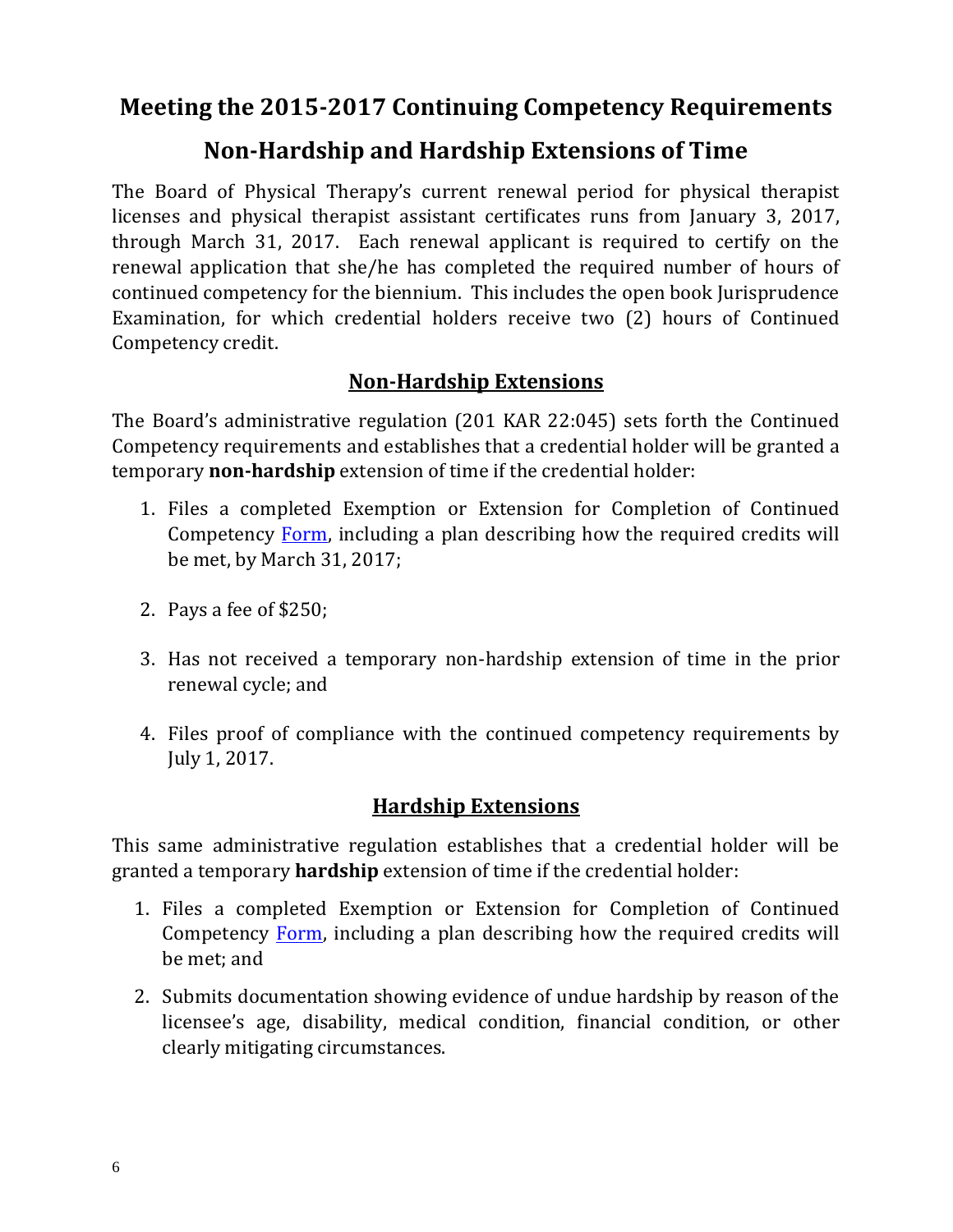## **Deadline to File Hardship Extensions to Complete Continued Competency Requirements**

Beginning with the 2017 Continuing Competency requirements, **all hardship extension requests** to complete continued competency requirements must be filed on the approved [form](http://pt.ky.gov/ContinuedCompetency/Documents/Exemption%20CC.pdf) **by no later than April 30, 2017.** 

In summary, all credential holders who intend to continue to practice and work in Kentucky after March 31, 2017, are required to complete the online renewal application process, even if their Continuing Competency requirements were not timely completed. For those credential holders who need additional time in which to complete the Continued Competency requirements, the Board has retained the **March 31 deadline for all non-hardship requests** while creating a **new April 30 deadline for all hardship requests**.

By establishing a hardship deadline of April 30, which is 30 days beyond the nonhardship deadline of March 31, the Board determined that this is a reasonable and necessary accommodation to those renewal applicants whose hardships may:

- (1)be unforeseeable;
- (2)manifest themselves in the last few days of March; and
- (3)interfere with the renewal applicant's ability to file by March 31, 2017, the documentation relating to age, disability, medical condition, financial condition, or other clearly mitigating circumstances that supports the hardship claim.

Additionally, by establishing a deadline of April 30, Board staff will also be provided adequate opportunity to complete its evaluation of the renewal applicant's compliance with the Continued Competency requirements on a timely basis.

If you have any questions concerning the Hardship and Non-Hardship Extension process, please contact Board staff as soon as possible so your questions may be addressed prior to the deadlines for submitting the extension request forms.

Kentucky Board of Physical Therapy (502) 429-7140 (502) 429-7142 fax [KYBPT@ky.gov](mailto:KYBPT@ky.gov)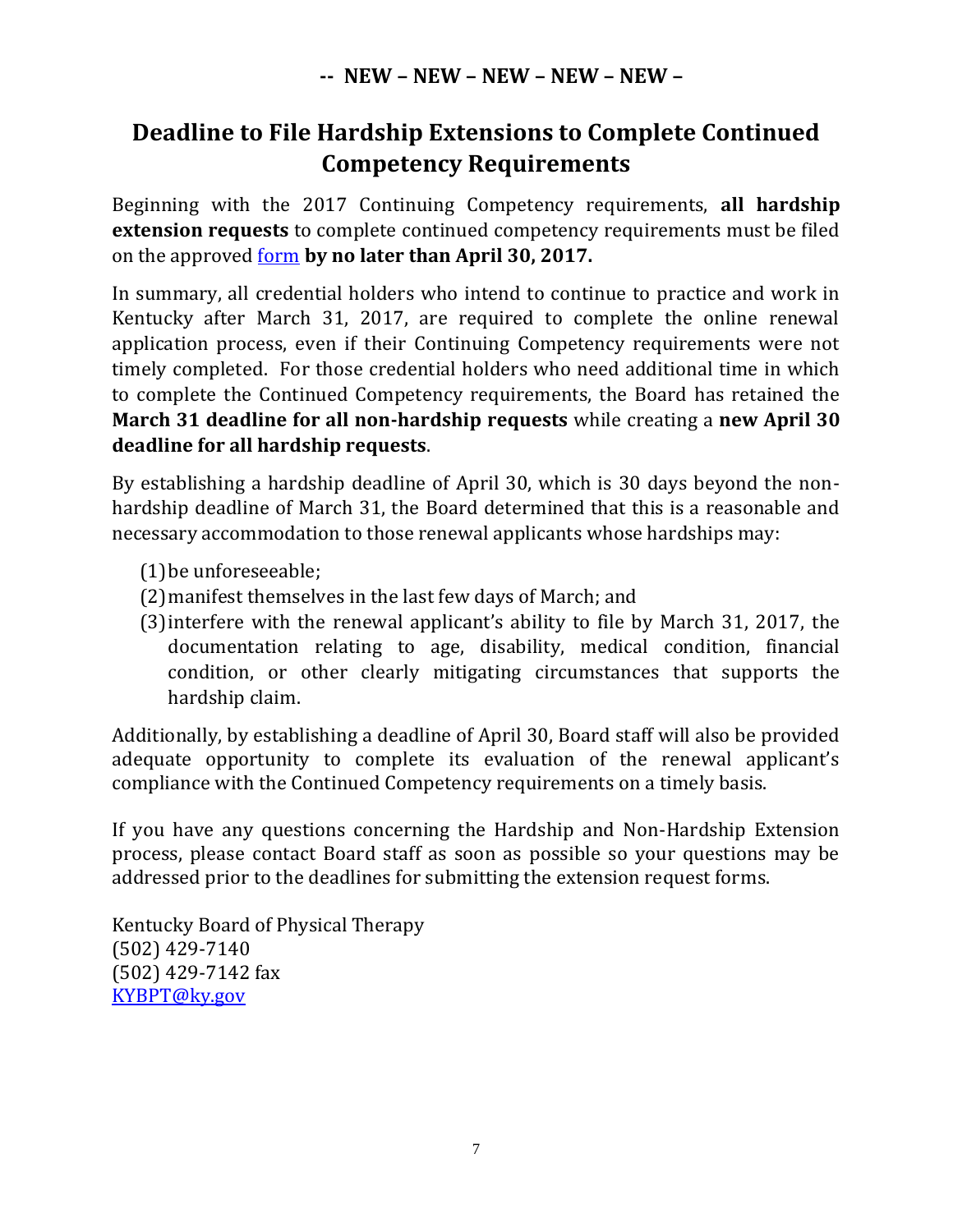# **Disciplinary Actions**

**September 2016 – February 2017**

Stephen Curley KBPT Staff Investigator

The following is a summary of disciplinary actions taken by the Board since the last Newsletter was published. It is intended as a summary for informational purposes only. All information is believed to be accurate. However, complete terms of each disciplinary action are contained in the Board's records. Monetary amounts paid to the Board may reflect the investigative costs and not necessarily the scope and severity of the violation(s).

### **Tammy Mills, PTA** 2014 *Date: 09/22/2016*

**Final Action:** Order and Settlement Agreement – a violation of KRS 327.070(2)(h) by engaging in fraud or material deception in the delivery of professional services. Reprimand, \$250 fine, and personal appearance.

#### **Sonya Belt, PTA** Date: 09/22/2016

**Final Action**: Order and Settlement Agreement – a violation of 201 KAR 22.045 by failing to provide proof of the necessary hours for continued competency. Reprimand, \$1,500 fine, and CEUs.

#### **Sabrina Pletz, PTA** Date: 09/22/2016

**Final Action**: Order and Settlement Agreement - a violation of KRS 327.070(2)(h) by engaging in fraud or material deception in the delivery of professional services. Reprimand, two-year suspension fully probated, monitoring, CEUs, and \$500 fine.

**Final Action**: Final Order - the Board voted to accept the Hearing Officer's Recommended Order of Default. Mr. Tucker's license to practice Physical Therapy was revoked**.**

#### Mitchell Magness, PT Date 11/17/2016

Final Action: Order and Settlement Agreement - a violation of 201 KAR 22.053 Section 2(6) by failing to be responsible for the physical therapy record of each patient; a violation of 201 KAR 22.053 Section 2(7) by failing to provide services that meet or exceed the generally accepted practice of the profession; and a violation of 201 KAR 22.053 Section 5 (1) by failing to provide appropriate objective testing in an evaluation. Reprimand, CEUs and \$500 fine**.** 

#### **Margaret Harris, PTA** Date 11/17/2016

**Final Action**: Final Order - the Board voted to accept the Hearing Officer's Recommended Order of Default. Ms. Harris' certificate to practice Physical Therapy was revoked.

### **Michael Chumbler, PTA Applicant Date 1/19/2017**

**Final Action**: Order and Settlement Agreement – a violation of KRS 327.070 2(g) by attempting to obtain a certificate by fraud or material misrepresentation or making a false statement to the Board. Reprimand, and IPTPC**.** 

### **Immediate and Temporary Suspension**

**Douglas Adams, PT** Date: 11/17/2016 **Probable Violation:** KRS 327.070(2)(k)

**Action:** Immediate Temporary Suspension, effective 11/22/2016; Final Order Affirming Suspension and Modifying Terms, effective 01/03/2017.

### **Garry Tucker, PT** Date 11/17/2016